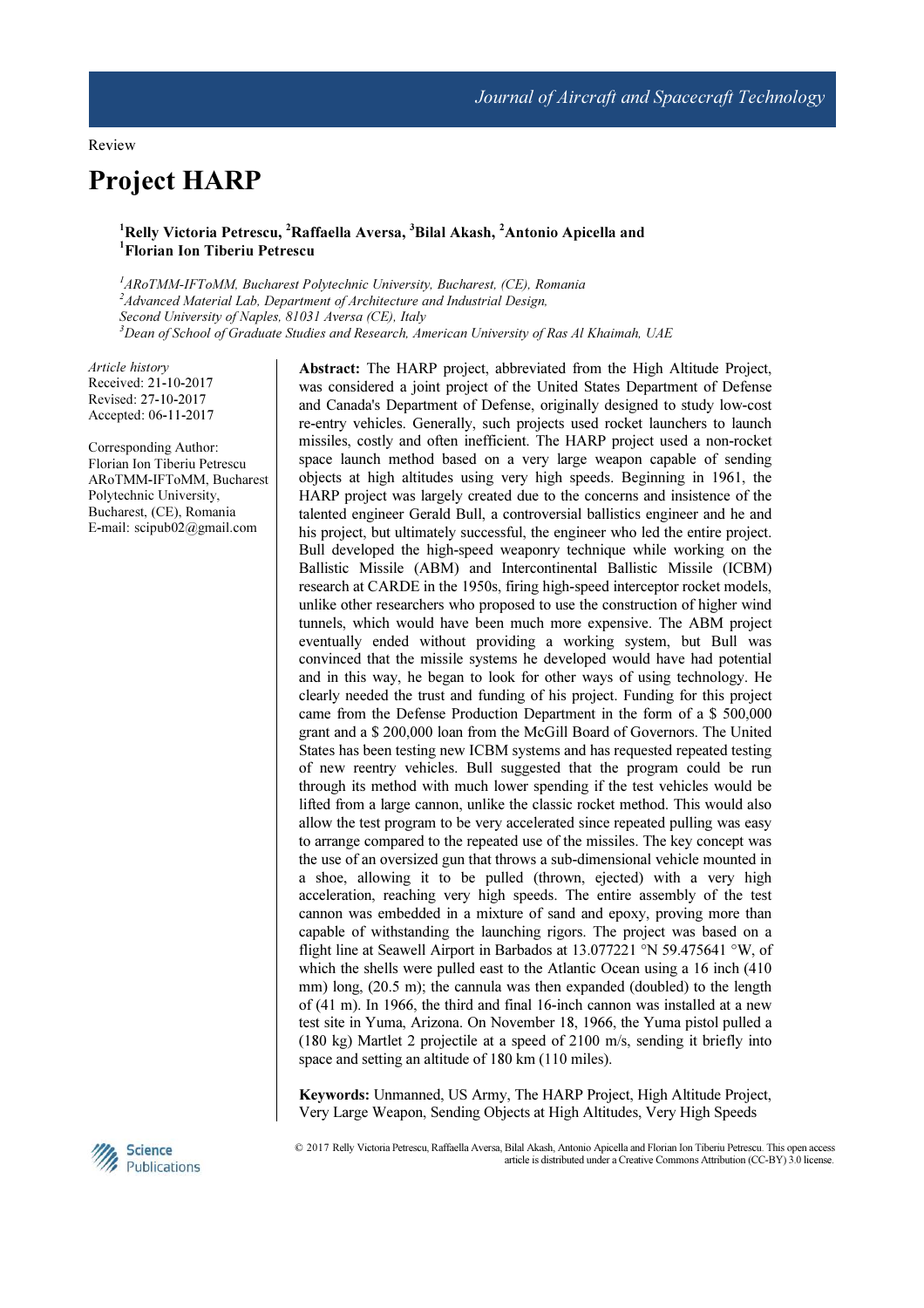## Introduction

The HARP project, abbreviated from the High Altitude Project, was considered a joint project of the US Department of Defense and Defense, initially designed to study low-cost vehicles. Generally, such projects used rocket launchers to launch missiles, costly and often inefficient. The HARP project used a non-rocket space launching method based on a very large weapon capable of sending objects at high altitudes using very high speeds.

Since 1961, the HARP project has been created largely because of the preoccupations and insistence of talented engineer Gerald Bull, a controversial ballistic engineer and he and his project, but eventually the successful engineer who led the whole project. Bull developed high-speed weapon technology while working on ballistic missiles and intercontinental CARDS (ICBM) in the 1950s, designing high-speed interceptor rocket models, unlike other researchers, the tunnel would have been more expensive. The ABM project eventually ended without providing a working system, but Bull was convinced that the missile systems he developed would have had potential and so he started looking for other ways of using the technology. He clearly needed the trust and funding of his project. Funding for this project came from the Defense Production Department in the form of a \$ 500,000 grant and a \$ 200,000 loan from Governor McGill Council (HARP Project, Wikipedia), Fig. 1.

The United States is testing new ICBM systems and has called for repeated testing of new reentry vehicles. Bull suggested that the program could be executed by its method, with much lower costs if the test vehicles were lifted from a large cannon, unlike the classic rocket method. This would also allow the test program to be very accelerated, as repeated pulling was easy to arrange compared to a repeated use of missiles. The key concept was the use of an oversized weapon that throws a subdimensional vehicle mounted in a shoe, allowing it to be pulled (thrown, pulled out) with a very high acceleration, reaching very high speeds. The entire test channel assembly was incorporated into a mixture of sand and epoxy, proving more than capable of withstanding the rigidity of the launch.

The project is based on a flight line at Seawell Airport in Barbados at 13.077221 °N 59.475641 °W, when the shells were pulled east of the Atlantic using a 16.5 inches (415 mm) long double (20.5 m) (41 m) 1. In 1966, the third and last 16-inch cannon was installed at a new test site in Yuma, Arizona. On November 18, 1966, the Yuma pistol pulled an 84 kg Marlet 2 projectile at a speed of 2100 m/s, sending it briefly into space and setting an altitude of 180 km (110 miles), Fig. 2.



Fig. 1: HARP 16-inch (410 mm) gun in Barbados



Fig. 2: HARP 16-inch (410 mm) gun in Yuma, Arizona

## Materials and Methods

The HARP project was designed to develop missiles and projectiles launched with high-altitude weapons and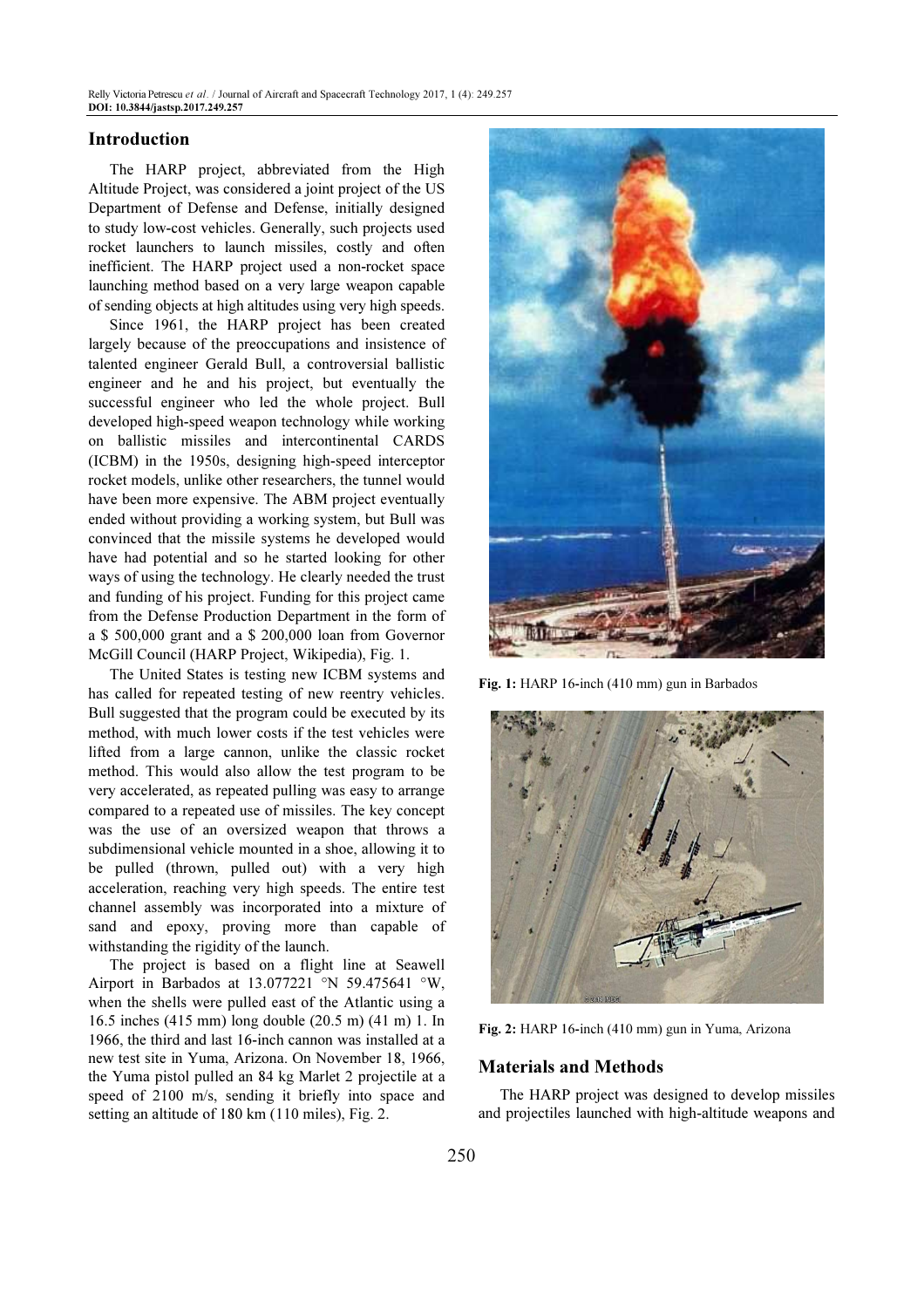to obtain scientific and technical data on the upper atmosphere and vehicle-environment interactions. In this effort, the 5-inch pistols place 11.34kg at 250,000 feet, 7-inch pistols place 27,216 kilograms at 33,000 feet and the 16-inch arms reach 59,000 feet, with 83,916 kilograms of projectiles. In addition, parachutes and aluminized chemicals have been launched to produce luminous paths for measuring wind from 100,000 feet to 59,000 feet, since at that time on-board telemetry units with temperature and electronic density sensors were in a high- an advanced development state. The 7-inch and 16-inch rocket weapons are under development and an attitude control system is under development for the 16-inch rocket.

By the end of 1966, the primary developmental teeth of the 5 and 7-inch systems took place on Wallops Island, Virginia and the only 16-inch vertical cannon was located on the Indian island of Western Barbados. Since all these tests involved the impact of water on the return of the projectiles, recovery of the useful tasks for development was very difficult when it was possible.

 This was a severe limitation of the development of telemetry, antenna, different sensors and the altitude control unit at that time. At the beginning of 1965, it was decided to install a second 16-inch firewall from Yuma Proving Ground (YPG) in Arizona, with the ability to request permission to change the arms and eliminate the US's horizontal capacity.

Army Testing and Evaluation (TEC). The approval was received in March 1965, with an assigned project number. The vertical drawing was approved on November 24, 1965 and in August 1966 it was allowed to place a 5-inch vertical tunnel near the 16-inch cannon.

The excellent visibility from YPG, a very valuable issue for optical measurements of the upper atmosphere, has then become a side-but important benefit, which is why a scientific research program has been planned.

It is necessary to point out that the 16-inch HARP weapon was a joint effort between the McGill Institute for Space Research (SRI) and the American Blood Research Laboratories (BRL), with the SRI's principal and operational engineering.

All of these efforts were initiated with funding from the Armed Forces Research Office in 1962 and were fully funded until June 1964. At that time, a three-year joint US association was established and the Canadian Department of Defense Production. However, it should be noted that the establishment of a second 16-inch weapon in an armed test is no longer of interest to the Canadian government, although the specific tests of this armed unit have proved to be appropriate for the jointly funded program. For this reason, at the third meeting of the United States Joint Steering Committee for the  $HARP = McGill project, which took place on 8 July$ 

1965, the Space Research Institute was authorized to make the necessary changes for Yuma, the military.

In September 1965, the Yuma armament began with the arrival of an SRI resident engineer, Mr. Roy Kelly. The cylinder has been extended and the pillar has been modified for vertical fire.

A second Mark 7 barrel was obtained from the recreational harbor in Pocatello, Idaho and arranged there. A barrel of 150 barrel and a smooth sheet for a shoe extension were obtained. The 140-tonne barrel and the 30-tonne extension were then moved to Yuma on the landing route where the YPG cannula was located, where they were assembled into the canal support and welded together.

Another 15 tons of stiffening elements and connecting rods were welded to the expanded tube, so there was no bending during repeated pulls due to the canon's long canon. Finally, an 11-inch diameter cylinder with a length of 20 meters was built and the plant became operational for vertical fires on June 7, 1966. This report also describes the two radar arms and chairs YAMA, ionosonde and k-46, CV, taking into account the burning results of these weapons.

It should be noted that the 16 centimeters in Barbados and Yuma are not at all competitive. The scientific studies that can be performed on both plants provide data for two different latitudes (13, 10 N for Barbados and 32, 90 N for Yuma).

The Yuma  $40\times10$  mileage range limits exposure to unauthorized flights to fully develop the projectiles but offers the possibility of recovery. Barbados's ability to shoot over water in the South Atlantic allows for longrange flights as well as missile and projectile flights.

Yuma Proving Ground is located in the Sonoran desert in the southwest corner of Arizona and is bordered to the west by the Colorado River. It is 40 miles from the Mexican border, 185 miles inside the country of San Diego, California, at the same distance west of Phoenix, Arizona. HARP guns are located at Gun 10 of the KOFA range, which extends east of Arizona State Highway 95 for approximately 40 miles.

The locations of the 16-inch gun and the special HARP instrumentation are given in Table 1 from the Fig. 3. In addition to these, both a fixed and mobile 250 MHz TM receiving station operated by YPG have supported HARP firings (Murphy and Bull, 1967; Petrescu and Petrescu, 2013a; 2013b; 2013c, 2012a; 2012b, 2011; Petrescu, 2009).

Always materials used to build aircraft have been a priority (Aversa et al., 2017a-; 2017b; 2017c; 2017d; 2017e; 2016a; 2016b; 2016c; 2016d; 2016e; 2016f; 2016g; 2016h; 2016i; 2016j; 2016k; 2016l; 2016m; 2016n; 2016o; Mirsayar et al., 2017). But at that time, there were no possibilities of today in creating of materials.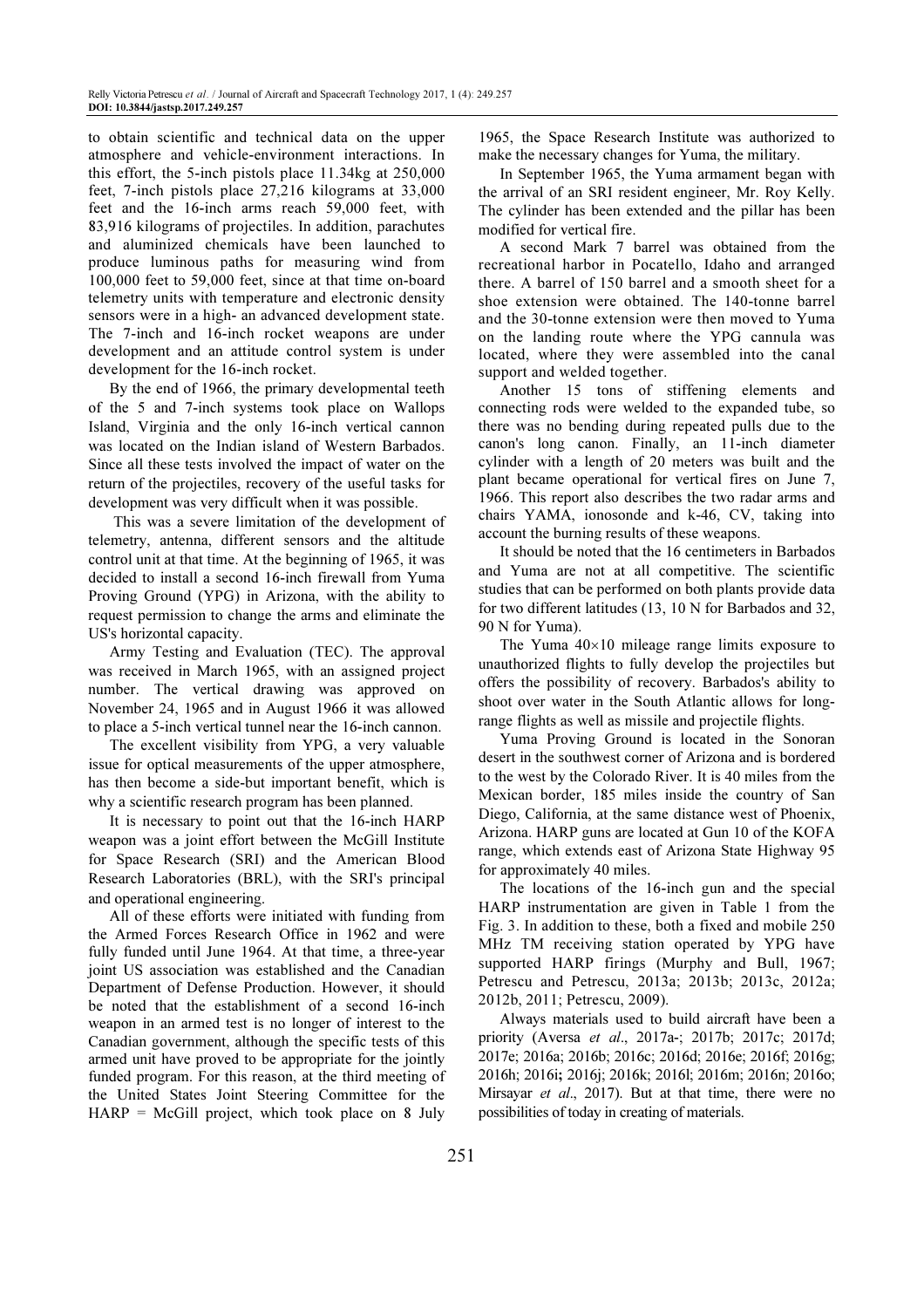Relly Victoria Petrescu et al. / Journal of Aircraft and Spacecraft Technology 2017, 1 (4): 249.257 DOI: 10.3844/jastsp.2017.249.257

|                  | Latitude               | Longitude               | Elevation<br>(meters) |     | <b>APOGEE</b><br><b>KILOFEET</b> | $\Box$ 7" Gun<br>$\circ 16$ " Gun |                |
|------------------|------------------------|-------------------------|-----------------------|-----|----------------------------------|-----------------------------------|----------------|
| $16$ -inch gun   | $32^{\circ} 52' 33.2"$ | $114^{\circ} 19' 31.7"$ | 141.9                 |     |                                  |                                   | 7000 ft/sec.   |
| MPS-19 radar     | 32° 52' 26.7"          | $114^{\circ} 20' 8.3"$  |                       | 600 |                                  |                                   |                |
| Ionosonde        | $32^{\circ} 56' 3.8"$  | $114^{\circ} 10' 34.4"$ |                       |     |                                  |                                   |                |
| K-46 Cameras     |                        |                         |                       |     |                                  |                                   | $6000$ ft/sec. |
| AWC, Yuma        | $32^{\circ}41'15.6"$   | $114^{\circ} 29' 29.9"$ | 67.6                  | 400 |                                  | n                                 | 5000 ft/sec.   |
| Blythe, Cal.     | $33^{\circ}36'27.1"$   | $114^{\circ}35'29.7"$   | 81.7                  |     | Δ                                |                                   |                |
| Gila Bend, Ariz. | 32° 56' 42.6"          | $114^{\circ} 43' 50.5"$ | 221.0                 | 200 |                                  |                                   |                |

Table I. Location of HARP Equipment

Fig. 3: The locations of the 16-inch gun and the special HARP instrumentation. Source: Murphy and Bull, 1967

## Results

The 16-inch gun has a length of 119 feet and a fire on a nominal azimuth of 78.20. Its rammer charger system was designed by Rock Island Arsenal and is made up of two-wheeled vehicles.

The projectile is first placed in the charging tray of the first vehicle and the tray is then fed into the link. Once this vehicle is left behind, the second vehicle carrying a hydraulic cylinder is rolled forward, attached to the coupling and the projectile with its shoe is pushed forward with a maximum force of 50 tonnes in its position.

The gun tube was milled at a diameter of 16.40 cm and a length of 18.35 cm and a length of 70.1 cm and a longer length of 10.4 cm length of 83.8 cm and a section with a diameter of 16.9 cm.

Six  $\frac{1}{4}$  inch holes were punched at a distance of three, five feet of shoes on the southern side and two, four and six meters from the northern bot.

The electrical contacts placed in these holes are used to record the passing time of the projectile and therefore form a velocity measurement system.

The bottle is sealed before burning through a Mylar sheet and the hole is discharged into a tenth of atmosphere to achieve an estimated 150 feet per second increase.

The 5-inch extended drum is placed on a steel ramp 20 meters south of the 16-inch gun. It is 33 meters long, made of two 120-mm T-123 barrels and placed in a 155mm mobile holder.

This gun is loaded by a small hydraulic cylinder with a maximum force of 10 tons.

The 16-inch base projection is 185 kg Marlet 2C and is held in a gun with a 230-pound basic button.

The 5-inch HARP projectile weighs 20-23 pounds and is supported in its gun by a more sophisticated sabotage center weighing 5 pounds.

Both sabots separate from their projectiles shortly after launch and fall into a ½ mile circle about their weapons. The performance of these missiles is shown in Fig. 4.

Three thousand two hundred meters behind the pistol's position are mounted MPS-19 mobile radar trucks in a Tband and connected through a small framing control desk.



16"GUN 5600 ft/sec. 350 kft 185 lb. 16"GUN 6300 ft/sec. 465 kft 185 lb.<br>16"GUN 7100 ft/sec. 590 kft 185 lb 7100 ft/sec.

Fig. 4: Apogee for HARP glide vehicles. Source: Murphy and Bull, 1967

From this point of view, radio communication, telephone or intercom is available for the YPG control tower and other YPG reduction points, ionospheric points, k-46 locations, TM receiving stations and combustion circuit located in a trailer next to. This radar is identical to the one in the Barbados HARP series and Marlet 2C rocket projections up to 350,000 feet. Six times, this radar managed to regain Marlet 2C on the legs and provide the location and impact time. 5-inch projectiles can be purchased immediately after ejection and then tracked for the wind or soil recovery profiles.

The main scientific experiment conducted at YPG in 1966 involved the creation of light paths through trimetaluminium emission (TMA) and the measurement of photographic recordings of these trails to obtain wind profiles in the 90-180 km altitude range.

The core tools of the three K-24 locations at Yuma, Gila Bend and Blythe were designed, built and operated by BRL by Space Instruments Research, Inc. in Atlanta, Georgia.

Each station is made up of two K-46s mounted on a socket and a battery control unit. During each 30 sec operating cycle, the cameras have 3, 6 and 9 sec exposures and each movie frame is marked with exposure time, a number of photos and the location of the site in binary code. All sites are in a constant phone call with Launch control via a conference call.

In the northwest of the 25th century, near Tower 18.1, about 8.7 miles east and 6.2 miles north of the 16-inch gun, there is a towed ionosphere and a 60-meter antenna tower.

This tool is administered by the ESSA Telecommunications and Aeronautical Sciences Institute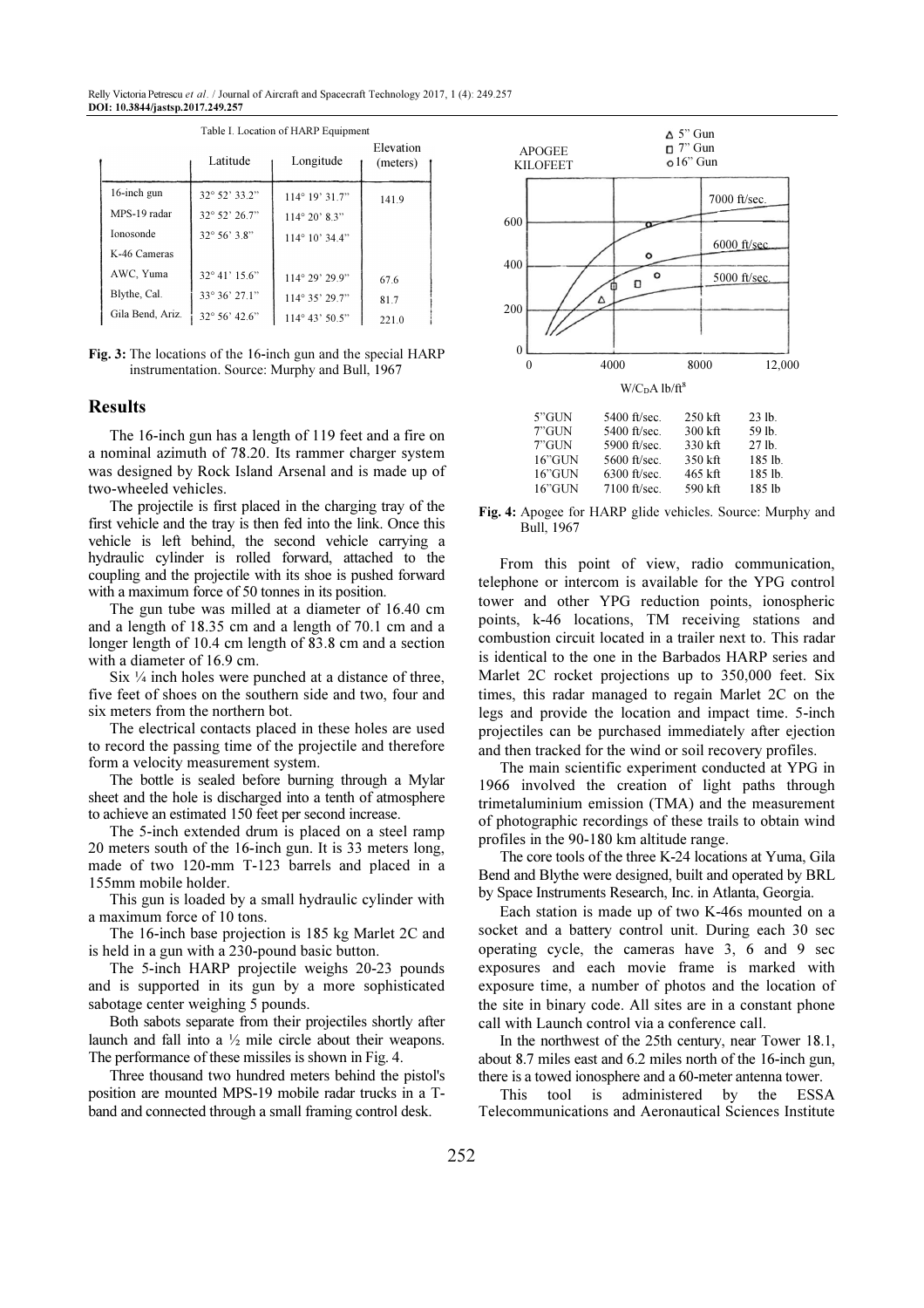in Boulder, Colorado during the firing series and provides measurements of the Sporadic E layer for the theoretical correlation with the measured ionospheric winds. In the south of the road, four antennas are located for remote measurements of the receptors of certain groups of electrons.

These measurements were taken for the first time in November 1966 and an analysis of the electron cloud velocity and a comparison with the neutral wind is ongoing.

In 1966, three 16-inch combustion series were executed.

In June, an initial series of three wood sculptures and six TMAs were launched that carried out Martlet 2C to check the state of the pistol and the operational capability of the supporting tools.

The sixth model TMA-Martlet 2C and 1 Lahive 150 with TM were mainly dedicated to the engineering tests of the new multiple ignition systems for dust cone and telemetry performance, while TMS-Martlet 2C on the 17th ionosphere November 1962 was intense.

The data on the performance and dispersion of weapons are shown in Table II of Fig. 5.

Prior to the Yuma explosions, a major improvement in pistol performance occurred when the 51-meter gun was extended to the Barbados weapon, thus increasing the speed of the Martlet 2C shoe from 5600 feet per second to 6300 feet per second from 350,000 to 465,000 of legs. Barbados performance for web WM/M .225 and web M8M 0.220 is summarized in Table 3 of Fig. 6. Ignition was performed through a single pin in the lock block.

Table II. Sixteen-Inch Firings at YPG-1966

| Local<br>time<br><b>MST</b> | Rd <sup>1</sup><br>No. | Powder      | wt<br>Lb           |      |      | Muzzle<br>Vel<br>Ft/Sec                                                                                                                                                    | Apogee<br>Kilofeet |
|-----------------------------|------------------------|-------------|--------------------|------|------|----------------------------------------------------------------------------------------------------------------------------------------------------------------------------|--------------------|
| 1818                        | 001(w)                 | <b>NAVY</b> | 700                | 13.0 | ---- | 3360 <sup>4</sup>                                                                                                                                                          | No track           |
| 1927                        | 002(w)                 | <b>NAVY</b> | 800                | 14.4 |      | $3190^{4}$                                                                                                                                                                 | No track           |
| 1228                        | 003(w)                 | <b>WMM</b>  | 660                | 21.3 |      | $4810^{4}$                                                                                                                                                                 | No track           |
| 2025                        | 004                    | <b>WMM</b>  | 760                | 40.0 | ---- | 5930                                                                                                                                                                       | 415                |
| 2215                        | 005                    | <b>WMM</b>  | 780                | 33.2 |      | 5810                                                                                                                                                                       | 398                |
| 2146                        | 006                    | <b>WMM</b>  | 780                | 44.0 |      | 6060                                                                                                                                                                       | 400                |
| 2317                        | 007                    | <b>WMM</b>  | 800                | 51.4 |      | 6270                                                                                                                                                                       | Damaged            |
| 0127                        | 008                    | <b>WMM</b>  | 760                | 29.8 |      | 5630                                                                                                                                                                       | 375                |
| 0305                        | 009                    | <b>WMM</b>  | 780                | 34.6 |      | 5850                                                                                                                                                                       | 410                |
| 2159                        | 010                    | $NAVY(M^*)$ | 1095               | 34.9 | ---- | 5250                                                                                                                                                                       | 310                |
| 2055                        | 011                    | $NAVY(M^*)$ | 1225               | 50.3 |      | 5950                                                                                                                                                                       | 410                |
| 2356                        | 012                    | WMM (M)     | 920                | 54.4 |      | 6800                                                                                                                                                                       | 540                |
| 1547                        | 013(L)                 | WMM (M)     | 900                | 45.6 | ---- | 7100                                                                                                                                                                       | No track           |
| 1952                        | 014                    | $NAVY(M^*)$ | 1275               | 51.7 |      | 5900                                                                                                                                                                       | 415                |
| 2146                        | 015                    | WMM (M)     | 920                | 53.5 |      | 6780                                                                                                                                                                       | 535                |
| 2320                        | 016                    | WMM (M)     | 950                | 60.0 |      | 7040                                                                                                                                                                       | Damaged            |
| 1814                        | 017                    | $NAVY(M^*)$ | 1290               | 47.7 |      | 5900 <sup>4</sup>                                                                                                                                                          | $396^6$            |
| 2041                        | 018                    | $NAVY(M^*)$ | 1292               | 56.4 |      | 5900 <sup>4</sup>                                                                                                                                                          | 395                |
|                             |                        |             | a) Gun performance |      |      | Pressure<br>$kilo-1b/in^2$<br>$M11$ Gage <sup>3</sup><br>14.1S<br>20.6S<br>31.9S<br>42.7S<br>50.0S<br>30.0T<br>33.0T<br>43.5K<br>47.0K<br>44.0K<br>46.0K<br>54.0K<br>49.4K |                    |

Table II. Sixteen-Inch Firings at YPG-1966 (Continued)

a) Gun performance

| Date   | Local<br>time<br><b>MST</b> | Rd <sup>1</sup><br>No. | Powder <sup>2</sup> | wt<br>Lb<br>--- | Pressure<br>$kilo-1b/in2$<br>$M11$ Gage <sup>3</sup> |       | Muzzle<br>Vel<br>Ft/Sec | Apogee<br>Kilofeet |
|--------|-----------------------------|------------------------|---------------------|-----------------|------------------------------------------------------|-------|-------------------------|--------------------|
| Nov 16 | 2231                        | 019                    | $NAVY(M^*)$         | 1296            | 48.5                                                 | 49.5K | 58504                   | 375                |
| 17     | 0015                        | 020                    | $NAVY(M^*)$         | 1296            | 47.5                                                 | 45.0K | $5950^5$                | 415                |
| 17     | 0316                        | 021                    | $NAVY(M^*)$         | 1290            | 60.8                                                 |       |                         | Damaged            |
| 18     | 1820                        | 022                    | $NAVY(M^*)$         | 1263            | 49.3                                                 | ----  | $5900^4$                | 400                |
| 18     | 2012                        | 023                    | $NAVY(M^*)$         | 1263            | 53.9                                                 | 48.8K | 5850                    | 410                |
| 18     | 2149                        | 024                    | WMM (M)             | 922             | 51.0                                                 | 46.3K | 6650                    | 510                |
| 18     | 2342                        | 025                    | W8M(M)              | 880             | 44.0                                                 | 38.7K | 6650                    | 490                |
| 19     | 0100                        | 026                    | W8M(M)              | 910             | 46.7                                                 | 40.6K | $6400^5$<br>$6650^5$    | 530                |
| 19     | 0234                        | 027                    | $NAVY(M^*)$         | 1270            | 45.9                                                 | 42.5K | 5850 <sup>5</sup>       | 400                |
| 19     | 0451                        | 028                    | W8M(M)              | 960             | 57.5                                                 | 51.3K | $7000^5$                | 590                |
| 19     | 0608                        | 029                    | $NAVY(M^*)$         | 1270            | 50.3                                                 | 45.0K |                         | Damaged            |
| 19     | 1944                        | 030                    | W8M(M)              | 960             | 42.7                                                 | 38.8K | $6350^5$                | 480                |
| 19     | 2120                        | 031                    | $NAVY(M^*)$         | 1270            | 39.8                                                 | 41.3K | $5650^5$                | $367^6$            |
| 19     | 2237                        | 032                    | $NAVY(M^*)$         | 1270            | 43.8                                                 | 43.1K | $5650^5$                | 370                |
| 19     | 2358                        | 033                    | $W8M(M^*)$          | 880             | 50.2                                                 |       | $6750^{5}$              | 550                |

<sup>1</sup>All projectiles are Martlet 2C's (1n-gun wt 4151b; flight wt 185 1b) except for (w) wooden alugs (nominal in-gun wt 415 1b) and<br>(L) Lahive 15° come (in-gun wt 274 1b).<br>"M-multi-point ignition; M\*-multi-point ignition wi

3 S-strain gage (HAT); T-Tourmaline gage; K-Kistler gage. <sup>4</sup>No vacuum. All other shots had gun barrel evacuated to 0.1 atm.

<sup>5</sup>Velocity estimated form apogee. <sup>6</sup>Apogee estimated from top of TMA trail.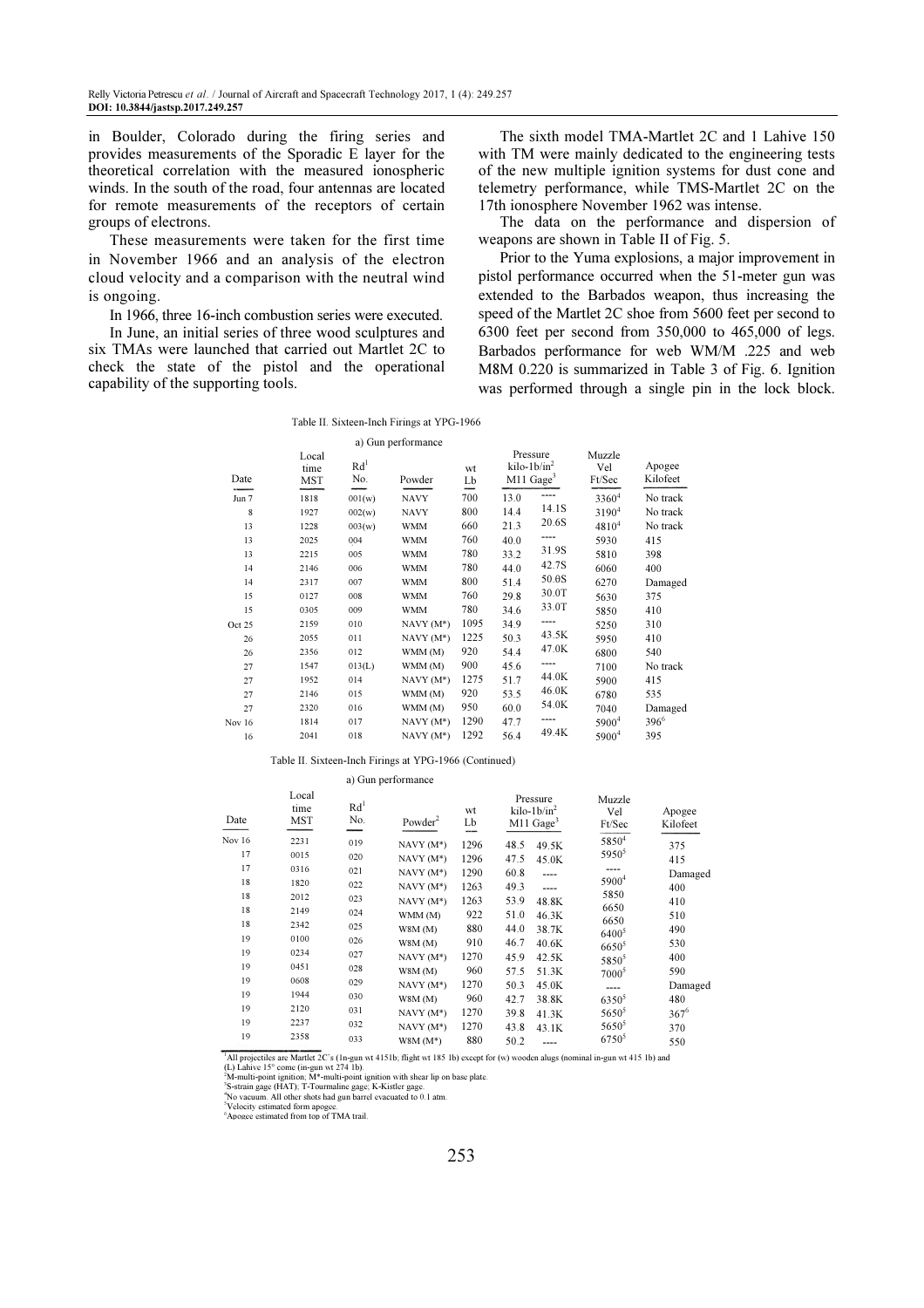#### Table II. Sixteen-Inch Firings at YPG-1966 (Continued)

b) Martlet 2C Dispersion\*

| Rd No. | Apgoee<br>Kilofeet | Elevation<br>Degrees | Azimuth<br>degrees | Impact range<br>Kilofeet |
|--------|--------------------|----------------------|--------------------|--------------------------|
| 004    | 415                | 83.9                 | 77(79.6)           | 161E (158)               |
| 005    | 398                | ----                 |                    |                          |
| 006    | 400                | 83.6                 | 83 (84.2)          | 164E (159)               |
| 007    | Damaged            |                      |                    |                          |
| 008    | 375                | 84.0                 | 72                 | 144E                     |
| 009    | 410                | 84.2                 | 72(75.0)           | 149E(146)                |
| 010    | 310                | 85.0                 | 74                 | 100E                     |
| 011    | 410                | 85.0                 | 78                 | 129                      |
| 012    | 540                | 85.0                 | 72                 | 167E                     |
| 014    | 415                | 84.2                 | 80                 | 153                      |
| 015    | 535                | 84.5                 | 76                 | 167                      |
| 016    | Damaged            |                      |                    |                          |
| 017    | 369                |                      | ----               |                          |
| 018    | 395                | 84.5                 | 78                 | 137E                     |
| 019    | 375                | 83.5                 | 79                 | 153E                     |
| 020    | 415                | 83.9                 | 76                 | 161E                     |
| 021    | Damaged            |                      | ----               |                          |
| 022    | 400                | 83.9                 | 74                 | 156E                     |
| 023    | 410                | 83.6                 | 76                 | 167E                     |
| 024    | 510                | 84.3                 | 70                 | 182E                     |
| 025    | 490                | 83.6                 | 81                 | 196E                     |
| 026    | 530                | 83.8                 | 77                 | 207E                     |
| 027    | 400                | 83.7                 | 76                 | 162E                     |
| 028    | 590                | 84.8                 | 75                 | 188E                     |
| 029    | Damaged            | ----                 | ----               |                          |
| 030    | 480                | 83.5                 | 78                 | 198E                     |
| 031    | 367                |                      | 78                 | 149                      |
| 032    | 370                | 83.4                 | 79                 | 155                      |
| 033    | 550                | 84.2                 | 74                 | 201E                     |

E-Estimated from first thirty second of trajectory

Fig. 5: Gun performance and dispersion data are summarized. Source: Source: Murphy and Bull, 1967

## Table III. Barbados Gun performance a) Single point ignition, 220 M8M

| $p > 38,000$ psi |                        |               |                   |             |                   |                    |
|------------------|------------------------|---------------|-------------------|-------------|-------------------|--------------------|
|                  |                        |               |                   |             |                   |                    |
| Date             | Rd <sup>3</sup><br>No. | Charge<br>wt. | Mil               | Strain gage | MV                | Apgoee<br>Kilofeet |
| 24 Mar 65        | 098                    | 750           | 45.8 <sup>1</sup> | 45.3        | 6100R             | k27                |
| 28 Mar 65        | 104                    | 725           | 38.8 <sup>1</sup> | 38.9        | 5820              | 389                |
| 28 Mar 65        | 105                    | 730           | $38.6^1$          | 37.8        | 5750              | 384                |
| 11 July 65       | 125                    | 780           | 44.8              | 41.8        | 6160R             | $436^2$            |
| 12 July 65       | 126                    | 790           | 49.3              | 45.2        | 6160R             | 444                |
| 12 July 65       | 127                    | 780           | 44.1              | 40.8        | 6140R             | 438                |
| 17 Nov 65        | $\overline{7}$         | 750           | 40.8              | 41.0        | $6000^{4}$        | 390                |
| 17 Nov 65        | 8                      | 750           | 37.9              | 37.5        | 5940R             | 404                |
| 17 Nov 65        | 10                     | 770           | 41.1              | 41.4        | $6120^{4}$        | 400                |
| 18 Nov 65        | 11                     | 770           | 35.0              | 40.2        | 5970 <sup>4</sup> | 408                |
| 18 Nov 65        | 13                     | 750           | 42.2              | 42.4        | $6050R^4$         | 421                |
| 18 Nov 65        | 14                     | 750           | 38.0              | 40.7        | 5800R             | 380                |
| 21 Nov 65        | 19                     | 780           | 39.8              | 39.0        | $6130^{4}$        | 414                |

 $\frac{1}{1}$ MK 6 gages.

<sup>2</sup>Gun elevation was 82.5° for all other shots, it was 85°.

3 If round number has not been assigned, number in series is given.

<sup>4</sup>Bore was evacuated to 0.1 atm.

R-Velocity estimated from radar.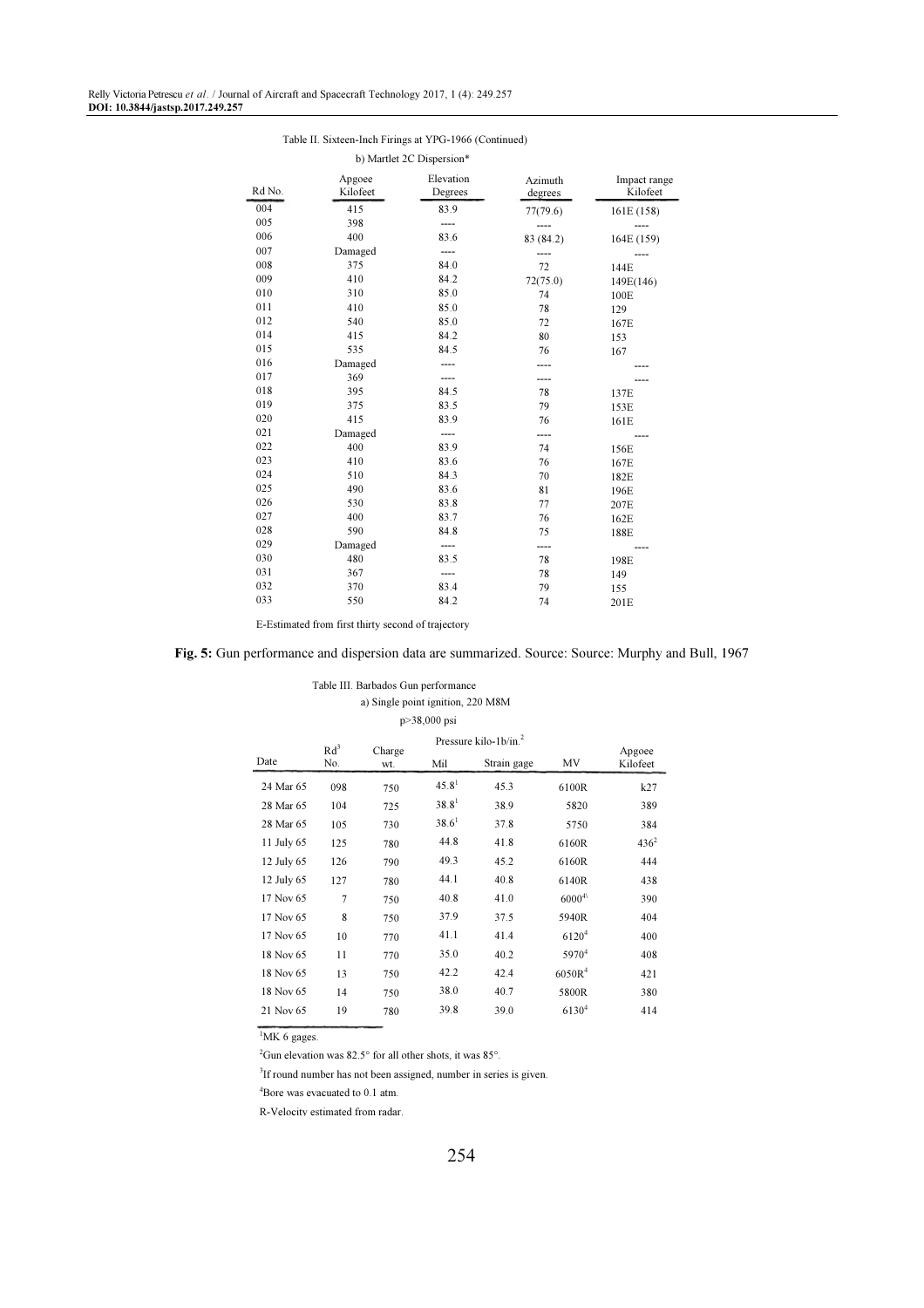#### Table III. Barbados Gun performance (Continued)

|            | $Rd^*$         | Charge<br>wt. |      | Pressure kilo-1 $b/in.2$ |                    | Apgoee<br>Kilofeet |
|------------|----------------|---------------|------|--------------------------|--------------------|--------------------|
| Date       | No.            |               | Mil  | Strain gage              | MV                 |                    |
| 24 Feb 66  | 15             | 850           | 54.0 | 46.0                     | 5900R <sup>†</sup> | 395                |
| 24 Feb 66  | 16             | 850           | 51.0 |                          | 6080R <sup>†</sup> | 426                |
| 24 Feb 66  | 17             | 850           | 48.6 | ----                     | 5760R              | 377                |
| 28 Sept 66 | 1              | 825           | 53.5 | 52.3                     | ÷                  | 300                |
| 28 Sept 66 | $\overline{c}$ | 825           | 53.6 | 52.4                     | ÷                  | 414                |
| 28 Sept 66 | 3              | 825           | 49.8 | 49.4                     | $6200R^{\dagger}$  | 442                |
| 29 Sept 66 | 4              | 780           | 45.2 | ----                     | ÷                  | 386                |
| 29 Sept 66 | 5              | 825           | 47.6 | 47.0                     | ÷                  | 356                |
| 29 Sept 66 | 6              | 825           | 48.1 | 48.5                     |                    | 373                |
|            | $\overline{7}$ | 825           | 55.1 | 54.3                     | ÷                  | 392                |
| 29 Sept 66 | 8              | 825           | 55.7 | 53.4                     | ÷                  | 415                |
| 29 Sept 66 | 9              | 825           | 46.3 | 44.6                     | ÷                  | 402                |

b) Single point, spaced charge, 225 WM/M

\*Round number is number in given series.

†Bore was evacuated to 0.1 atm.

R-Velocity was estimated from radar.

¶This round struck 4 inches short of seating position with 100 tons of

ram force applied. Charge was, therefore, reduced 45 pounds.

Fig. 6: The Barbados performance for WM/M 0.225 web and M8M 0.220 web is summarized in Table 3a-b. Source: Murphy and Bull (1967)

## Discussion

In 1965, a step in increasing the pressure for compression pressure records was observed on a regular basis. Since the length of the load was used up to 130 cm to 190 cm in the room, it is believed that this step was caused by the shock waves formed between the tip of the dust bag and the thrust plate. Three wooden spacers were inserted to ensure that the final powder bag is in contact with the thrust plate and that the free volume was divided into three thirds, evenly spaced. This change eliminated the step in the pressure curve but reduced the peak pressure for the fixed load weight by 6-8000 psi. Thus, with a remote load, it is necessary to increase the weight of the load. Since November 1965, all 16-inch HARPs have used remote charges.

Table 3 (Fig. 6) and in particular Table 3b, shows considerable pressure and drainage pressure for the same load. Some of these variations are due to the pressure required by the ram, but it is believed that most damage caused by the small shield or a single projectile point can create perforated bags. In August 1966, it was decided to develop multiple ignition systems to simultaneously ignite dust bags.

The usual load of the powder consists of seventy kilograms of black diapers filled at the bottom. Pairs of centimeters were sewn into the dust bags of the other

dust bags and connected in parallel with the combustion circuit. The bags were loaded so that each sponge bag had black patch patches in contact with a protective bag. Each bag was in direct contact with two aggressors.

This ignition system was first tested at the SRI's Highwater Laboratory, a 20-inch power gun. This change also had the effect of reducing the pressure for a fixed load, but, more importantly, it seemed to be a significant improvement in the speed of the shoe. The October Yuma series confirmed this improvement with a record high of 540000 feet and a record speed of 7,100 feet per second. In November, a record peak of 590000 feet (180 km) was established.

In spite of the scattering of data, it is possible, to sum up, the improvement of multiple ignition performances. For a pressure leak, the 44,000 psi M8M cylinder has a single point and the displaced cylinder will give 6250 feet per second and a peak of 460,000 feet, while the addition of multiple combustions raises that value to 6720 feet per second and 530,000 feet. Similarly, WM/M at a drain pressure of 50000 psi produces 6,200 feet per second and 44,000 feet for the ignition with a point and an improvement of 6,800 feet per second and 54,000 feet for multiple ignitions.

At the beginning of the HARP program, it is hoped that large 16-inch stocks could be used, but this powder, designed to launch 2,700 pounds at 2,500 feet per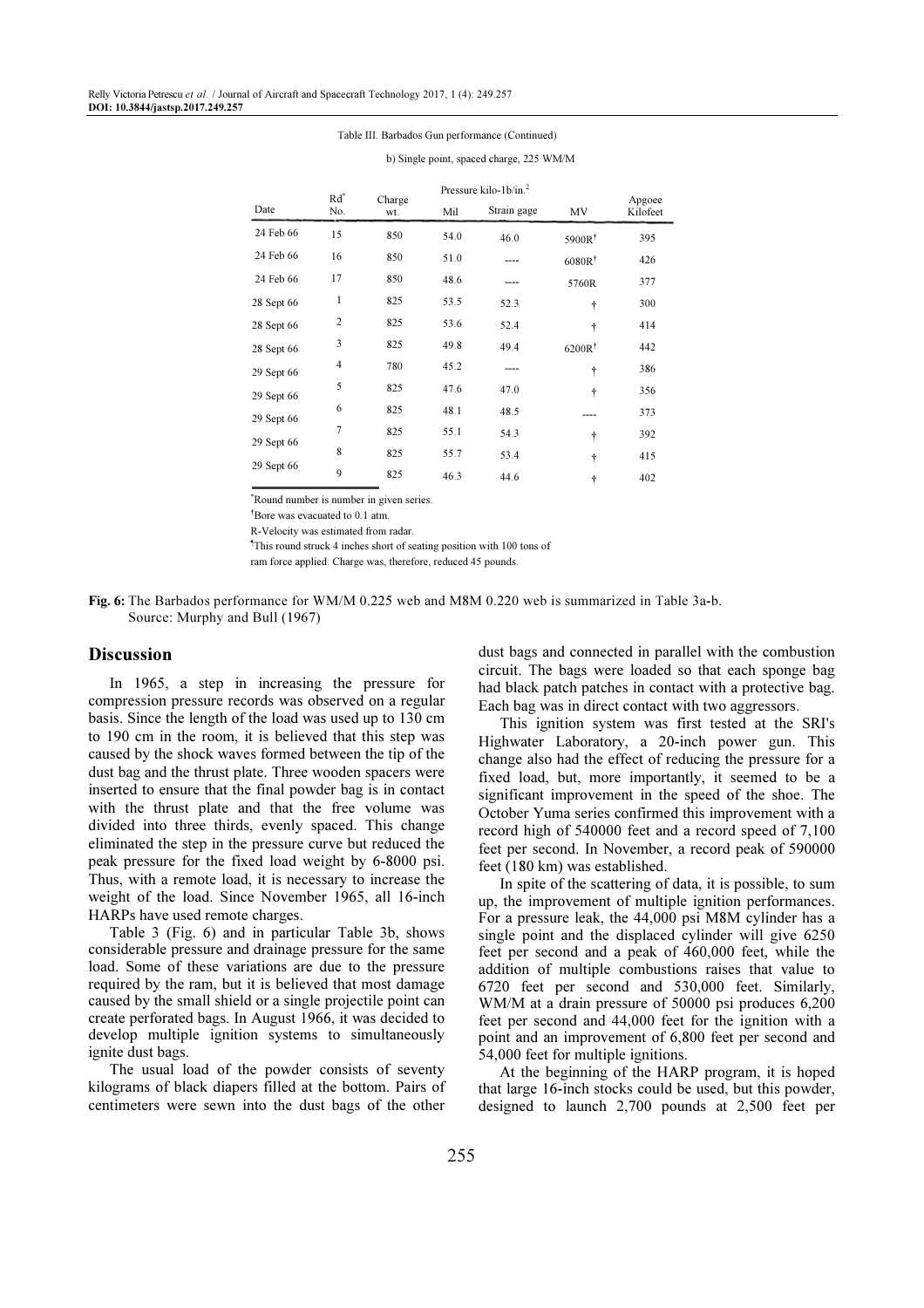second, burns too slowly for HARP's highperformance projectiles. The first gun marches in June used marine fuel and the leakage pressure of over 14000 psi could not be produced. As a final effort to use this cheap available fuel, it has decided to ignite more points on high-powered marine propulsion. To accelerate its combustion characteristics, the shear lips were placed on the pusher plates to keep them in position until reaching about 3000 psi. High-end tests were promising and Yuma's burning showed that this could be successfully used to reach 400,000 feet. Because the cost of dust is equal to the cost of metal parts for cars, for missions that require moderate altitude, the use of marine fuel costs half the cost of the shot. It is interesting to note that the maximum weight of 1296 pounds is almost twice as high as the 660 pounds load service and is the largest load ever used by a 16-inch gun.

Even though these cannons are now abandoned, they have fulfilled their mission, demonstrating and obtaining important data at that time. Some scientists still think to use such devices to determine atmospheric movement or to pick up objects without rockets in the atmosphere. Personally, we believe that balloons, guided ships and other modern ships can successfully accomplish these missions without great effort or damage. However, high altitude weapons and highspeed combustion systems can be used successfully in our planet's military defense techniques, in addition to missiles, LASERS and MASTERS of high power, explosives and explosives with different intensities shipped quickly and with very long distances.

Of course, this does not necessarily mean resuming tests on similar devices, but rather replacing them with stronger sounds.

## Conclusion

Yuma Proving Ground 5 and 16-inch weapons and associated instruments and flight results for 1966 are described in detail.

The introduction of multi-point ignition for the 16 inch pistol produced a new record of 111 miles using special propulsion and a moderate propulsion of 77 km. Twenty-four ionospheric wind profiles were obtained from 16-inch firearms and 15 stratospheric firing profiles. Telemetric performance and soil recovery capacity have been demonstrated.

Even though these cannons are now abandoned, they have fulfilled their mission, demonstrating and obtaining important data at that time.

Some scientists still think to use such devices to determine atmospheric movement or to pick up objects without rockets in the atmosphere.

Personally, we believe that balloons, guided ships and other modern ships can successfully accomplish these missions without great effort or damage.

However, high altitude weapons and high-speed combustion systems can be used successfully in our planet's military defense techniques, besides high-power missiles, LASERS and MASTER, explosions and explosives with varying and very long changes.

## Acknowledgement

We acknowledge and thank Mr Taher M. Abu-Lebdeh, Associate Prof at North Carolina A and T State Univesity, United States and Mr Muftah H. El-Naas PhD MCIC FICCE QAFCO Chair Professor in Chemical Process Engineering Gas Processing Center College of Engineering Qatar University and Ms Shweta Agarwala, Senior Research Scientist at Singapore Center for 3D Printing Nanyang Technological University Singapore for their suggestions and comments.

## Author's Contributions

All the authors contributed equally to prepare, develop and carry out this manuscript.

## Ethics

This article is original and contains unpublished material. The corresponding author confirms that all of the other authors have read and approved the manuscript and no ethical issues involved.

## References

- Aversa, R., F.I.T. Petrescu, R.V. Petrescu and A. Apicella, 2016a. Biomimetic FEA bone modeling for customized hybrid biological prostheses development. Am. J. Applied Sci., 13: 1060-1067. DOI: 10.3844/ajassp.2016.1060.1067
- Aversa, R., D. Parcesepe, R.V. Petrescu, G. Chen and F.I.T. Petrescu et al., 2016b. Glassy amorphous metal injection molded induced morphological defects. Am. J. Applied Sci., 13: 1476-1482. DOI: 10.3844/ajassp.2016.1476.1482
- Aversa, R., R.V. Petrescu, F.I.T. Petrescu and A. Apicella, 2016c. Smart-factory: Optimization and process control of composite centrifuged pipes. Am. J. Applied Sci., 13: 1330-1341. DOI: 10.3844/ajassp.2016.1330.1341
- Aversa, R., F. Tamburrino, R.V. Petrescu, F.I.T. Petrescu and M. Artur et al., 2016d. Biomechanically inspired shape memory effect machines driven by muscle like acting NiTi alloys. Am. J. Applied Sci., 13: 1264-1271. DOI: 10.3844/ajassp.2016.1264.1271
- Aversa, R., E.M. Buzea, R.V. Petrescu, A. Apicella and M. Neacsa et al., 2016e. Present a mechatronic system having able to determine the concentration of carotenoids. Am. J. Eng. Applied Sci., 9: 1106-1111. DOI: 10.3844/ajeassp.2016.1106.1111